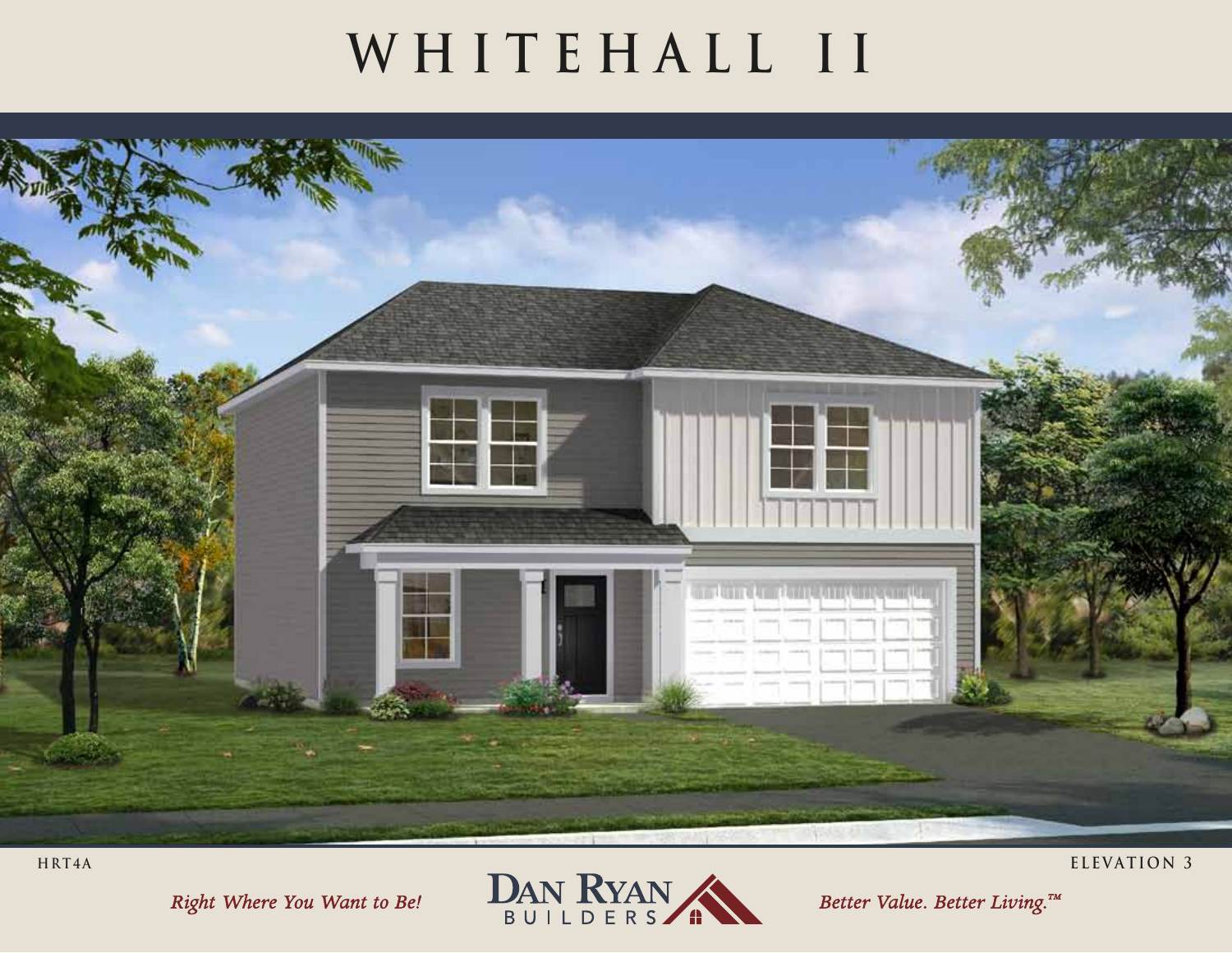



**ELEVATION 1 HRT12B**

- 
- **ELEVATION 2 HRT18B**









### **OPT FEATURES SHOWN**

Right Where You Want to Be!

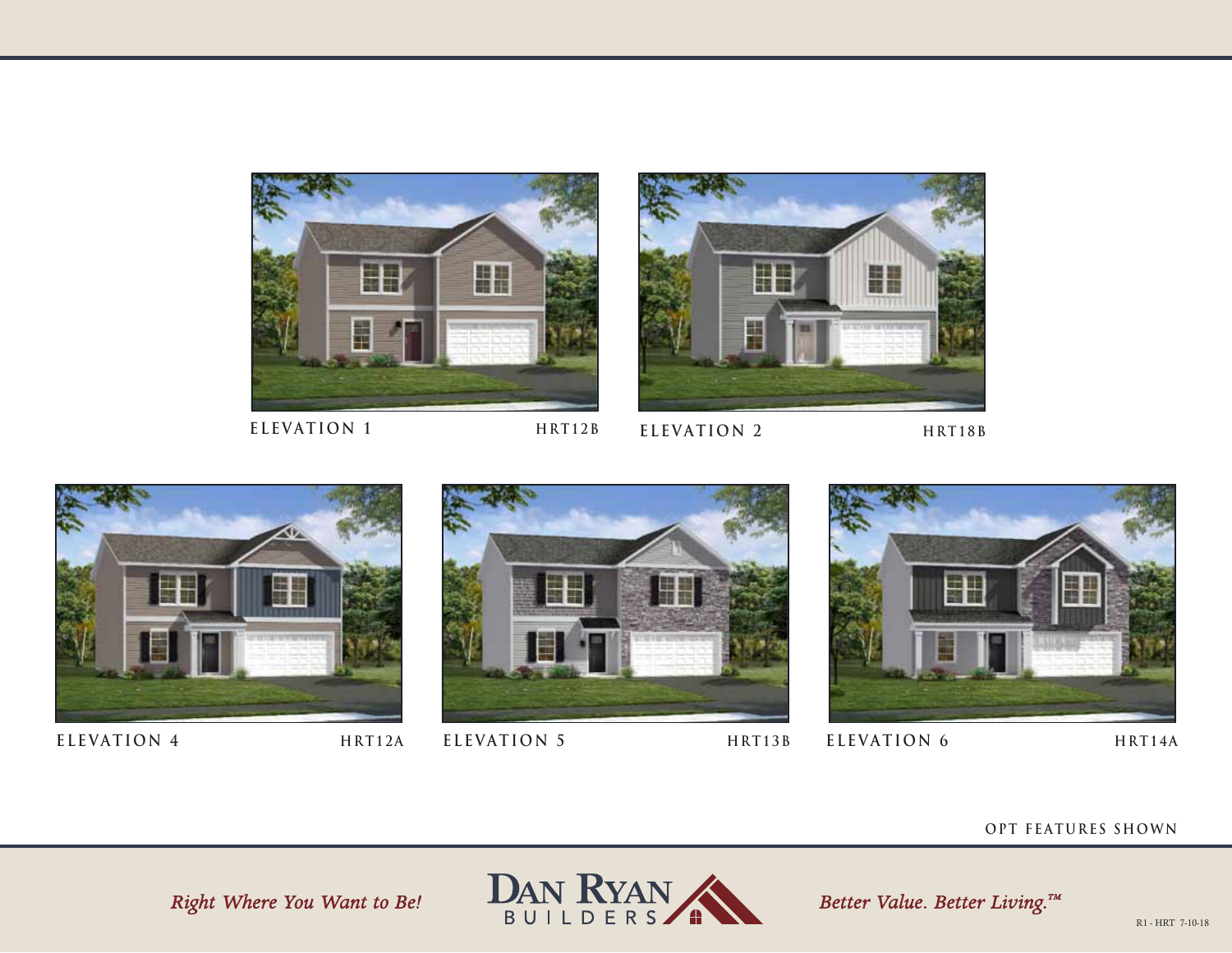## **WHITEHALL II**

Approximate Sq. Ft. 1,929 to 2,526 4 Bedrooms, 2.5-3.5 Baths 2 Car Garage





Opt. Bedroom #5

Opt. Basement Stairs

FIRST FLOOR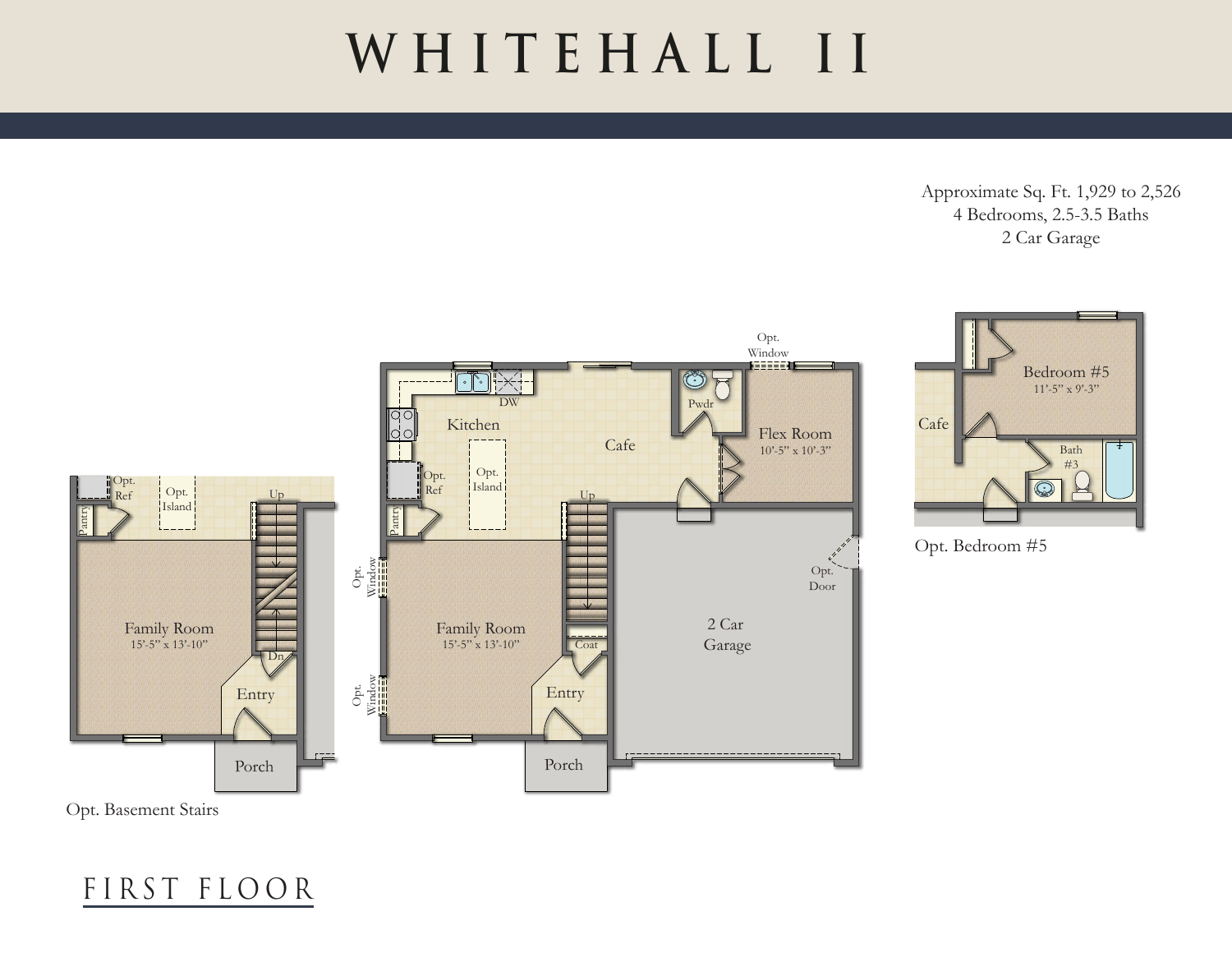

Opt. Shower At Owner's Bath



### SECOND FLOOR

Subject to change without recourse. Although all illustrations are believed correct at time of publication, renderings and floorplans are artist's conception; room dimensions and square footage are approximate and based up design; area may vary according to construction; landscaping shown is not standard. The right is reserved to make changes, without notice or obligation. Windows, doors and ceilings may vary on the options and elevations se

Right Where You Want to Be!